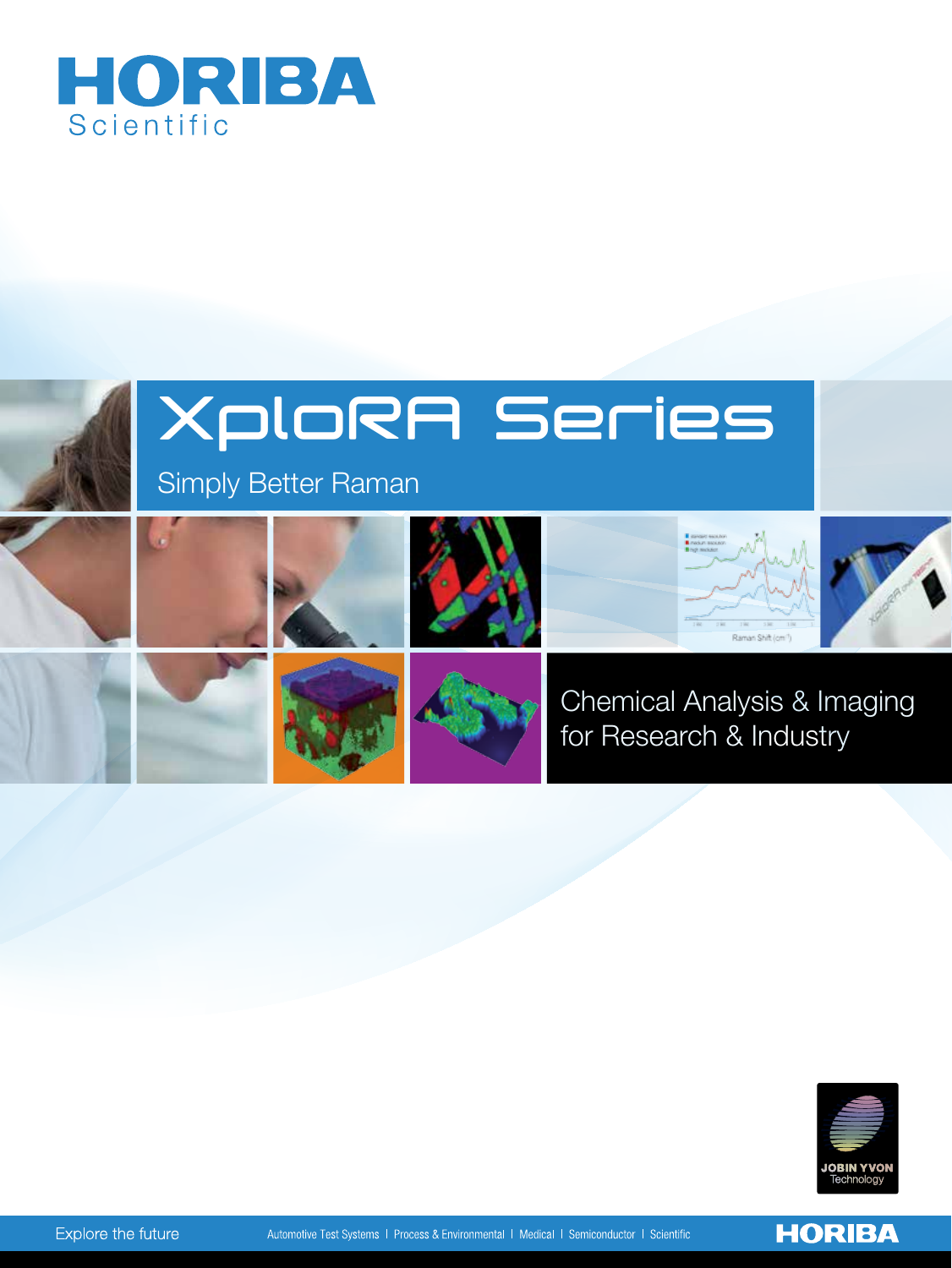#### **Advantages**

- Non-destructive
- • Non-contact/*In-situ* sampling
- Reduced sample preparation
- Water/aqueous phase sampling
- Organic/inorganic molecules
- Amorphous/crystalline

## The sensitivity and spectroscopic performance of the XploRA product line

enables the broadest range of sample analysis.

#### **Pharmaceuticals** Nano-materials







#### Art and Museum Forensics







# Why Raman ? Note that More that More is a North Series

## XploRA PLUS: Research

#### Raman imaging has never been so fast!

The XploRA PLUS incorporates unique and powerful functions in a reliable, high performance system, ideally suited to the research and analytical lab.

It is fully confocal, not compromising image quality, spatial or depth resolution. The SWIFT™ Fast Raman images are the fastest fully confocal Raman images available, typically 10x faster than conventional Raman imaging.

- Fastest confocal imaging
- Automated laser wavelength switching with just a single mouse click
- • Large range of options and accessories



The XploRA ONE offers new capabilities to the industrial and analytical user, providing the highest performance Raman, in a cost effective and robust instrument package. It is ideal for routine analytical, research and quality testing applications. • OneClick operation

- 
- 
- 

The simplicity and power of the XploRA PLUS is unmatched with an enhanced range of options such as multiple laser wavelengths, EMCCD detection, Raman polarisation and even Raman-AFM combination.

#### It is the best platform for multi-sample and multi-user environments.

## XploRA ONE: Analytical

#### Raman analysis has never been so easy!

• Auto-calibration in OneCheck • Regulatory compliance: 21 CFR11









## XploRA INV: Life Science

#### Hybrid biological imaging and analysis made easy!

The XploRA INV Raman microscope is the only truly analytical inverted Raman microscope. Configured for high sensitivity bio-Raman spectroscopy. It offers TRUE confocal performance with low maintenance and dedicated software for ease of operation.

The uniquely integrated system design ensures stability, optimizing the imaging workflow. The integrated inverted microscope enables multimodal analysis, such as fluorescence, Raman, laser tweezing and even TERS analysis to be conducted upon the same instrument and at the same sample position.

- Inverted life-science microscope
- Fast and simple sample imaging
- Multi-modal analysis



# Semiconductors Polymers



Geology **Chemicals** 



Raman is an ideal technique for research and industry offering high quality data, reliability, versatility and improved value for money over other analytical techniques. Benefits not only include the range of samples that are suitable for analysis but also in the information content that is provided.

- Chemical identification
- Quality testing
- Process/product troubleshooting
- Contamination and inclusion analysis
- Raw materials inspection

### **Principle**

Interaction of laser light with a sample results in a Raman spectrum - a detailed chemical fingerprint. Combined with an optical microscope, this provides sample identification and chemical imaging on a microscopic scale.

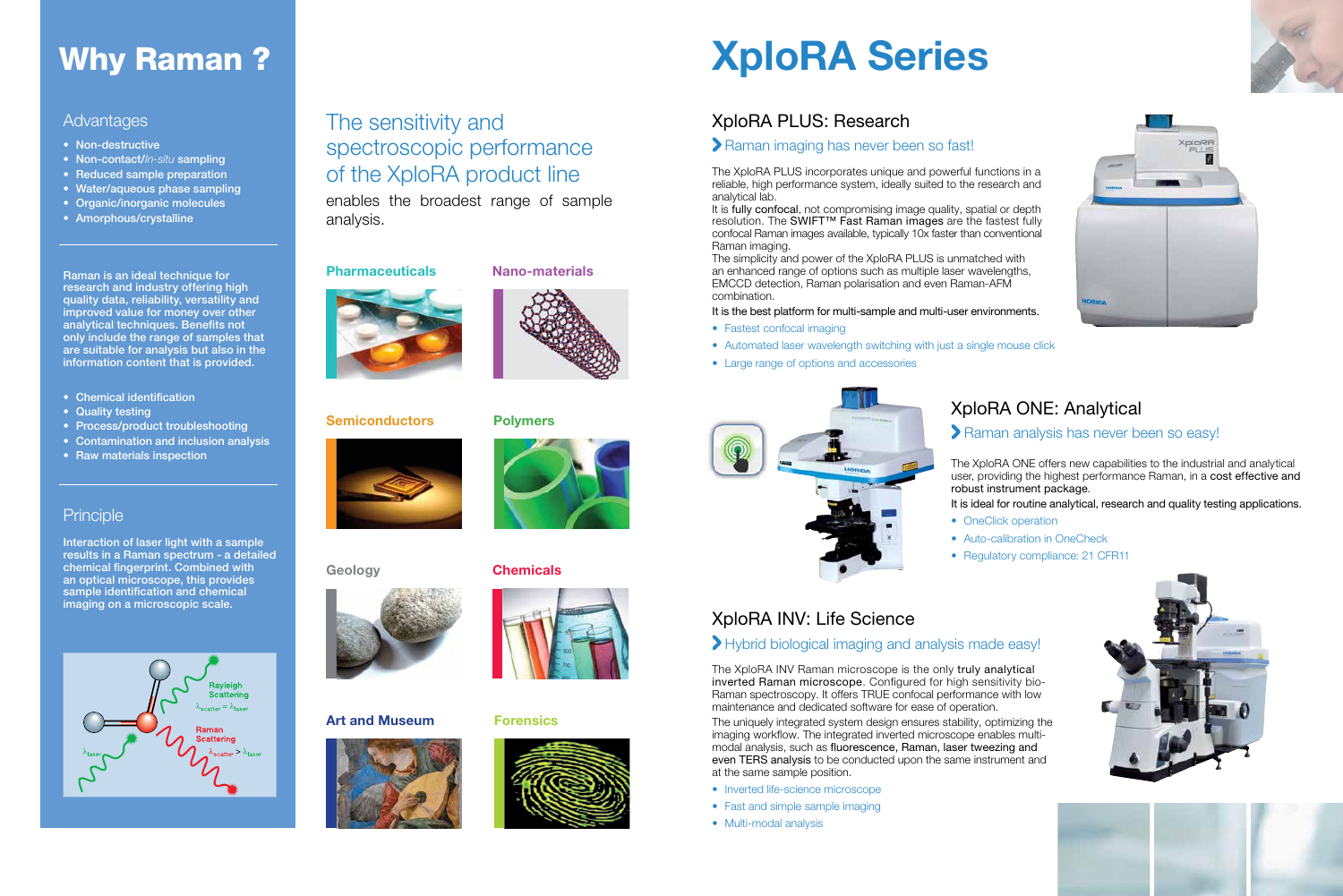

Extended polarized light microscope image

# The XploRA At a Glance

- All modes of microscopy, transmission and reflection illumination
- Options for DIC, phase, epifluorescence, dark field and polarized light microscopy
- Automated Extended Video Montage
- Range of options such as Autofocus, and ParticleFinder (auto-location) will never limit the scope of the optical microscopy

• Optimized range and resolution in one-shot for all lasers

- Full range optics enables detail over the complete Raman spectrum
- The high resolution ability of the XploRA PLUS and INV, provide the highest spectroscopic detail whilst optimizing the Raman



- Easier and faster analysis
- Requiring far less laser power on the sample, preserving sample integrity
- Ability to detect thin films, small particles, and dilute solutions



Raman spectra of pharmaceuticals and organics can often show subtle

Silicon (Si) 4th order sensitivity

- Suitable for all laser wavelengths
- Scaleable to large area and micron scale imaging for maximum image detail
- Means faster and more reliable Raman imaging at the click of a button
- Fully confocal for improved image detail

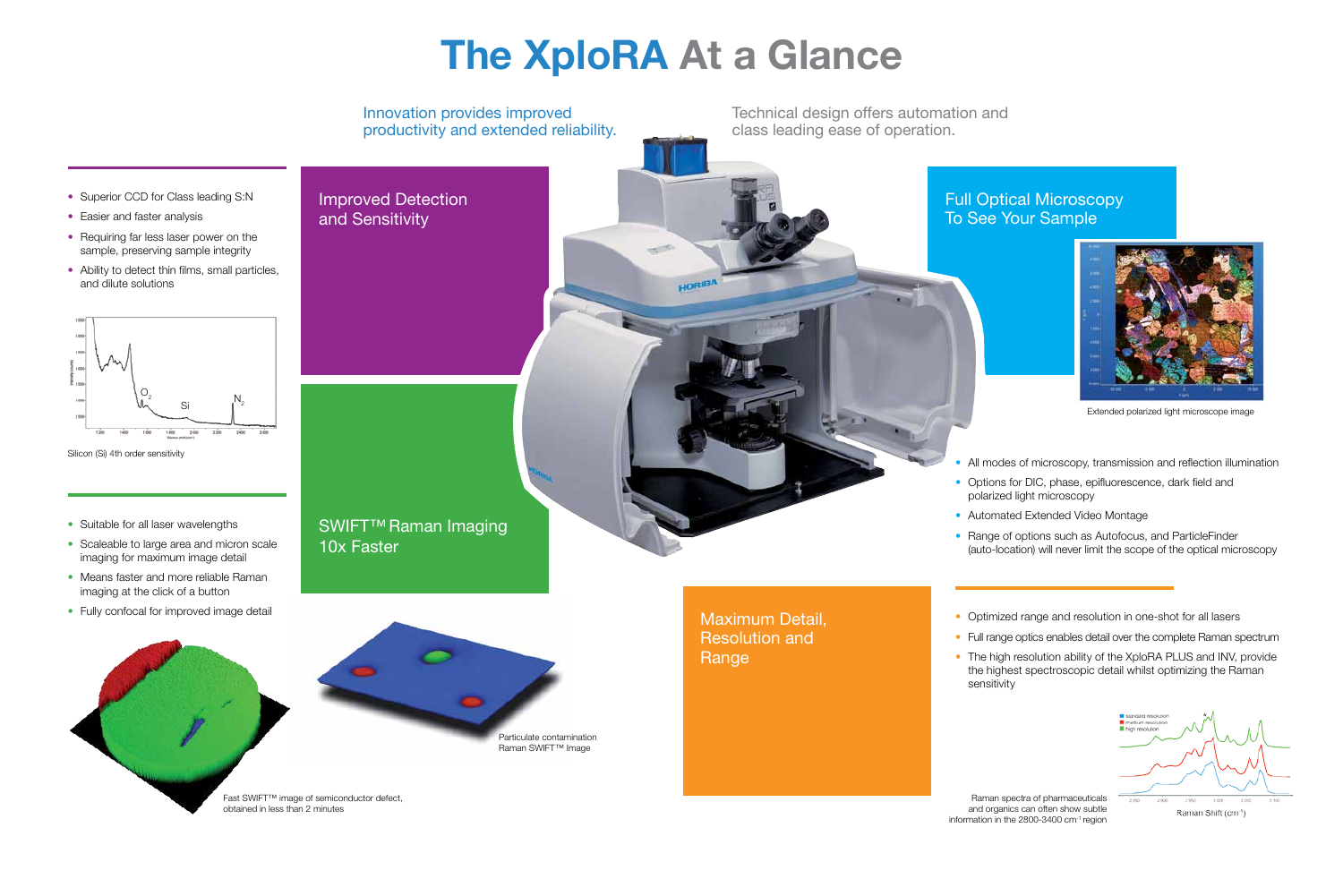

Focus **Microscope** 

Raman **Acquisition** 

No preparation

**OneClick** Raman Acquisition





Obtain Result Match to Library

Raman Data in Seconds: For Industrial Quality Control, Research and Analytical **Testing** 



Report Result



## The XploRA Series offer full spectral analysis in OneClick Operation.



| Benefits of XploRA Raman Microscopy in Research and Industrial Analysis                                                                                            |                                                                                                                                                 |                              |
|--------------------------------------------------------------------------------------------------------------------------------------------------------------------|-------------------------------------------------------------------------------------------------------------------------------------------------|------------------------------|
| • No sample preparation<br>• Full optical microscope<br>• Water based samples<br>• Sub-micron scale analysis                                                       | • Non-contact analysis<br>Multi-layer analysis<br>Inorganics<br>Polymer backbone characterization                                               | <b>FTIR</b>                  |
| • Non-destructive analysis<br>• No sample preparation<br>• Solids/surface analysis                                                                                 | Molecular/crystal structure<br>Fast analysis times typically > 2 seconds<br>Low maintenance                                                     | <b>Mass</b><br>Spectrometry  |
| • Crystalline and amorphous materials<br>Single particle analysis                                                                                                  | • In-situ environmental stages (heating/cooling/relative<br>humidity)<br>Small benchfootprint                                                   | <b>XRD</b>                   |
| Chemical information and chemical images<br>$\bullet$                                                                                                              |                                                                                                                                                 | Optical<br><b>Microscopy</b> |
| No sample preparation<br>Environmental conditions: no vacuum, heating/<br>cooling/relative humidity controlled stages<br>Fast analysis times and sample throughput | • Fast start-up and ready to analyze time in less than<br>10 minutes from off<br>Multi-layer samples<br>$\bullet$<br>Small bench footprint<br>٠ | <b>SEM</b>                   |



Simple operation, speed, low maintenance and push button results enables you to optimize productivity and efficiency.

The XploRA Series are driven by LabSpec's intuitive user interface enabling logical workflow through an experiment.

- HORIBA OneClick Raman operation
- Autocalibration
- Enhanced multi-page analysis reports
- Augmented help and troubleshooting
- Sample methods for routine repetition
- User login accounts for system security
- 3D volume and topography imaging
- Enhanced on-the-fly image generation
- Support of multi-screen PC environments
- Extended microscope image correction
- Extensive spectral database/libraries
- Easier chemometric processing
- ParticleFinder for automated particle location

# **Simplified Workflow**

### Easily Expand your Analytical Technique

### Simplified Calibration and Validation

The patented calibration objective tool uses a certified reference material and ASTM method for system validation and ensures fast, easy calibration and validation of the instrument.

OneCheck and the system is ready to run.

Impressively fast start-up time, less than 10 minutes from cold, removes the need for any lengthy start-up procedures, adjustment or the need for the system to be continually powered on. Ideal for laboratory efficiency, running costs and the environment!



#### OneClick Raman Acquisition

OneClick Raman acquisition optimizes acquisition parameters and signal processing in OneClick, including baseline corrections, fluorescence rejection and noise reduction.